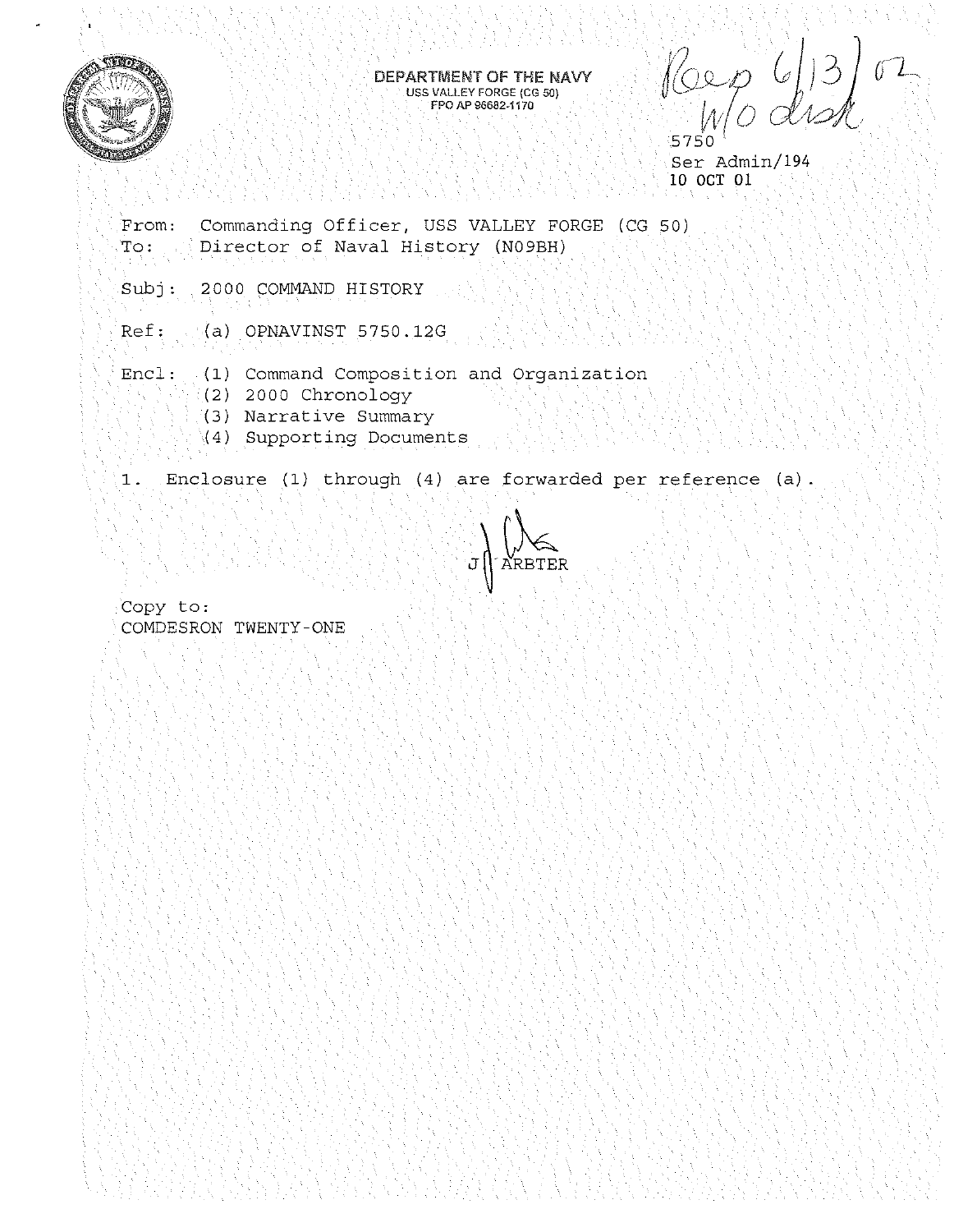# **COMMAND COMPOSITION AND ORGANIZATION:**

a. Mission: The mission of USS VALLEY FORGE (CG-50) is to complement the fleet's ability to keep the world's sea lanes open, and free, and to provide for in-depth protection of military and merchant shipping, underway logistics groups, amphibious forces and battle groups. To achieve this the ship has been specifically designed to simultaneously counter air, surface and subsurface threats.

b. Unit Commander:

(COMDESRON TWENTY-ONE) CAPT LeFever 01 JAN - 25 JUN CAPT Wisecup 26 JUN - 31 DEC c. Units under VALLEY FORGE's operational control:

01 JAN - 31 DEC

01 JAN - 02 MAR

None

d. Commanding Officer:

CDR Thomas D. Goodwin

e. Executive Officer:

LCDR Jeffrey Frederick LCDR Michael G. Vandurick 03 MAR - 31 DEC

f . Homeport :

San Diego, California

g. Aircraft Assigned:

HSL-49 Scorpions 27 MAR - 25 SEP One Lamps Mk III (SH-608) Helicopter: Red Stinger 103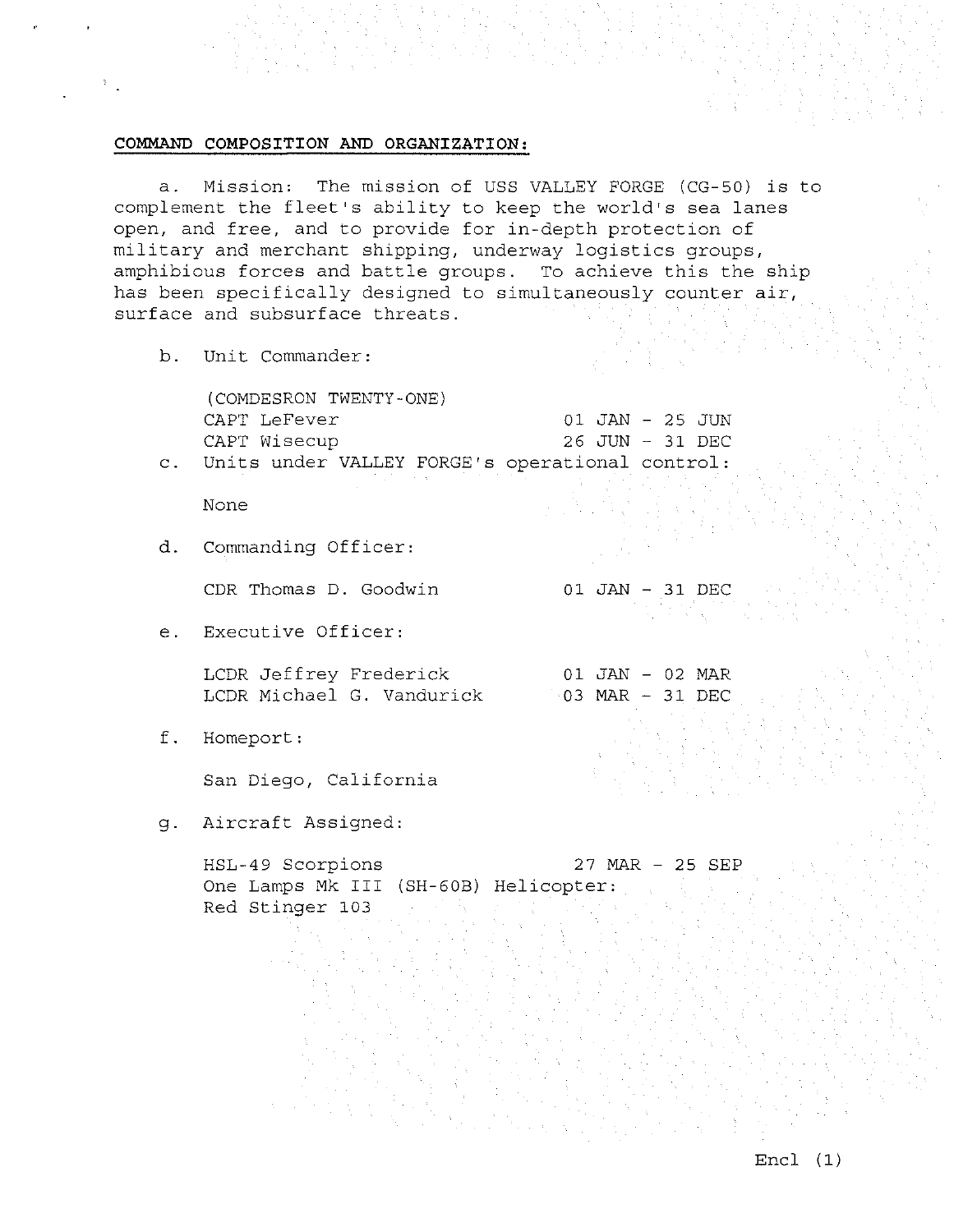# **2000 CHRONOLOGY**

# **January**

- 01-11 Holiday Leave Period Two
- 11-31 Upkeep-San Diego, CA
- 24-31 CSRR

#### **February**

- 01-04 CSRR
- 07-09 DLQ's
- 17-29 first POM leave period
- 22-29 IMAV/FVMF A Avail

# **March**

- 01-03 First POM leave period
- 03 Crew POM leave turnover day
- 04-20 Second POM leave period
- 01-24 IMAV/FVMF A Avail
- 21 Fast Cruise
- 27-31 VALLEY FORGE deploys: Counter Drug Operations Deployment (CD OPS)

Encl (2)

# **April**

- 01-14 U/W EASTPAC CD OPS
- 15-17 PVST Acapulco, Mexico
- 18-30 U/W EASTPAC CD OPS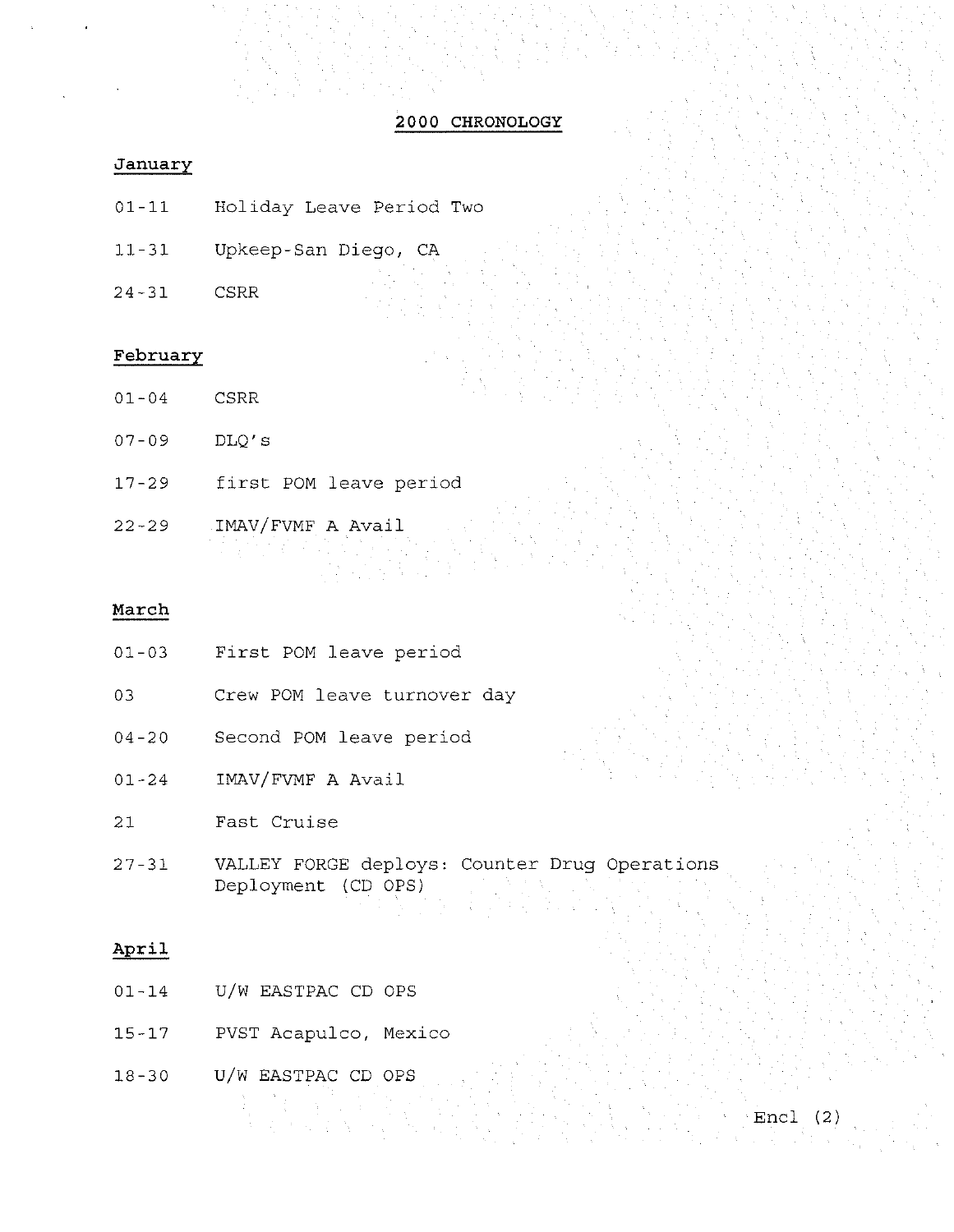# **May**

- 02-05 PVST Puerto Vallarta, Mexico
- 05-24 U/W EASTPAC CD OPS
- 25-29 PVST Manta, Ecuador

# **June**

- 01-09 U/W EASTPAC CD OPS
- 10 BSF Balboa North, Panama
- 11-17 U/W EASTPAC CD OPS
- 18 BSF Balboa North, Panama
- 19 Panama Canal Transit North
- 20-23 U/W CARIB CD OPS
- 24-30 UPKEEP Mayport, FL

### **July**

- 01-04 UPKEEP Mayport, FL
- 06-13 U/W CARIB CD OPS
- 14-16 PVST Aruba
- 17-23 U/W CARIB CD OPS
- 24 BSF Colon, Panama
- 25-31 U/W CARIB CD OPS

2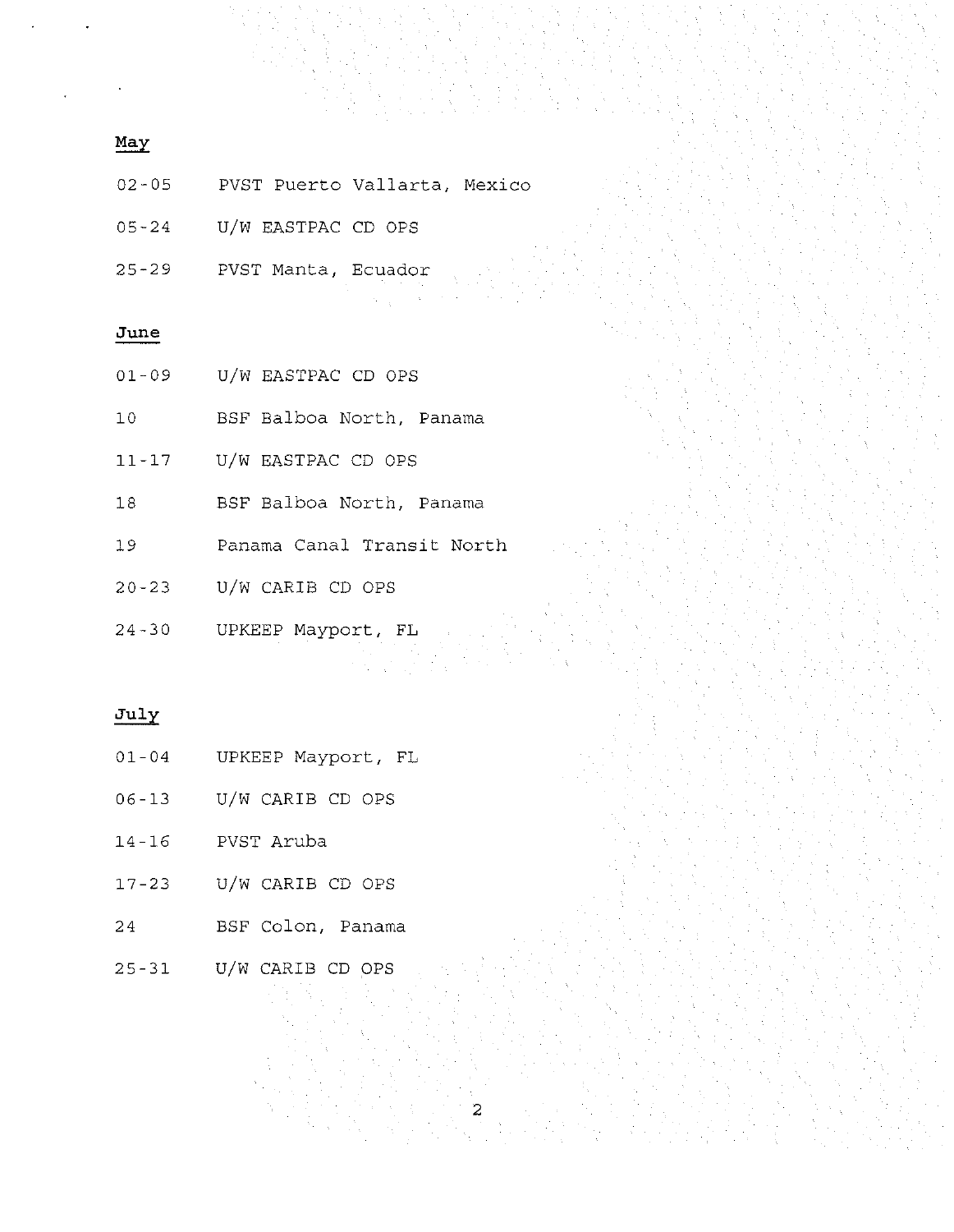### **August**

- 01-03 U/W CARIB CD OPS
- 04-06 PVST Cartegena, Columbia
- 07-10 BSF Port of Spain, Trinidad
- 12-20 U/W CAIB CD OPS
- 21 BSF Point-A-Pierre, Trinidad
- 22-25 U/W CARIB CD OPS
- 26-28 PVST Curacao

# **September**

- 02-03 Panama Canal Transit South
- 03-05 PVST Balboa North, Panama
- 06-21 U/W EASTPAC CD OPS
- 22-23 PVST Cabo San Lucas, Mexico
- 23-25 Tiger Cruise, En Route San Diego, CA
- 25 Homecomming San Diego, CA
- 26-30 First POM leave period

### **October**

- 01-09 First POM leave period
- 10 POM leave turnover day
- 11-24 Second POM leave period
- 30-31 U/W En Route Seal Beach, CA

3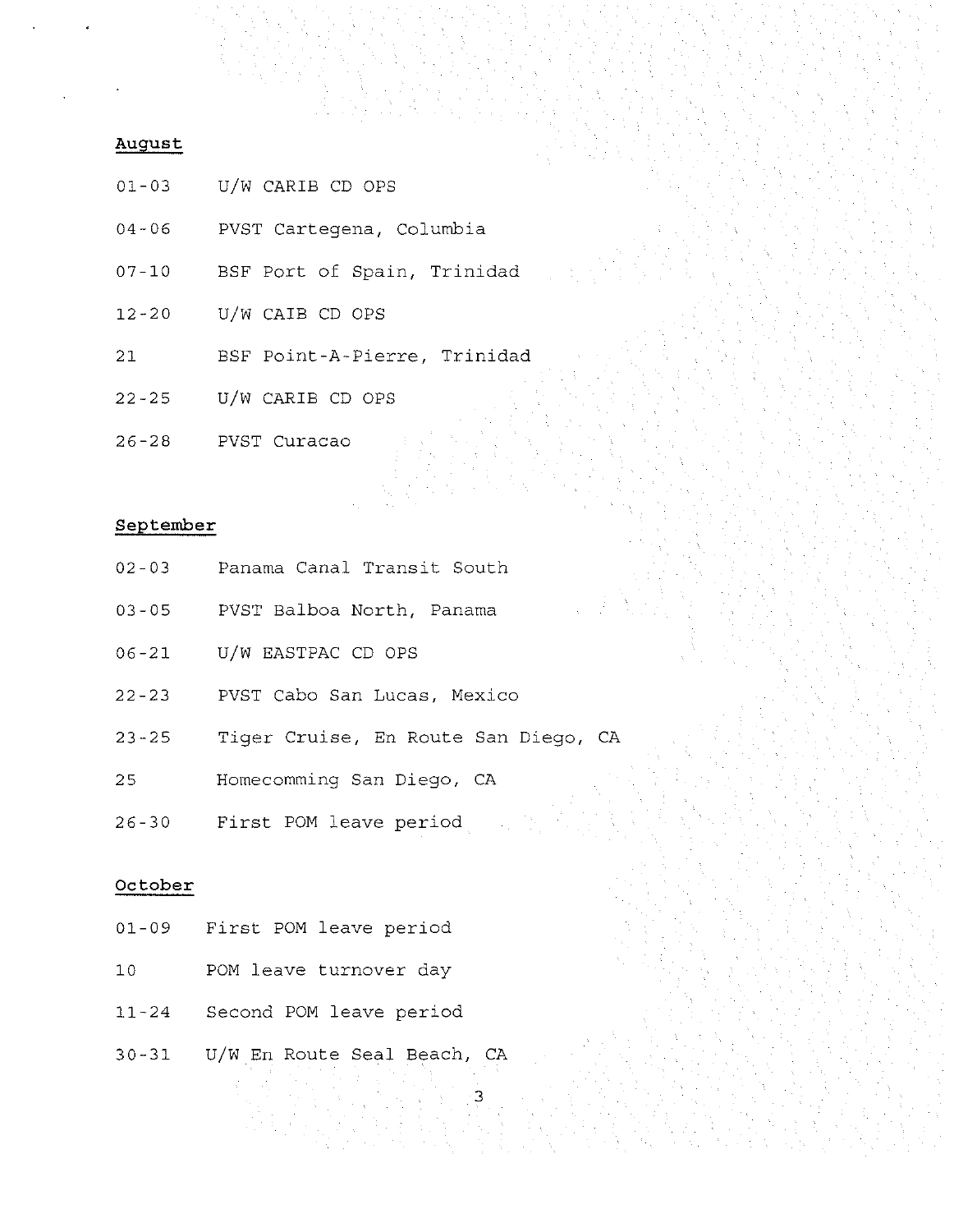# **November**

- 01-02 IPT Seal Beach, CA: Ammo offload
- 03 U/W Family Day Cruise EN Route San Diego, CA
- 04-30 UPKEEP San Diego, CA
- 20-22 Fuel offload
- 27-30 Hull cleaning

# **December**

- 01 Safety Standown
- 01-22 I AVAIL/FVMF
- 01-13 UPKEEP San Diego, CA
- 14-27 First holiday leave period
- 28 Holiday leave turnover day
- 29-31 Second holiday leave period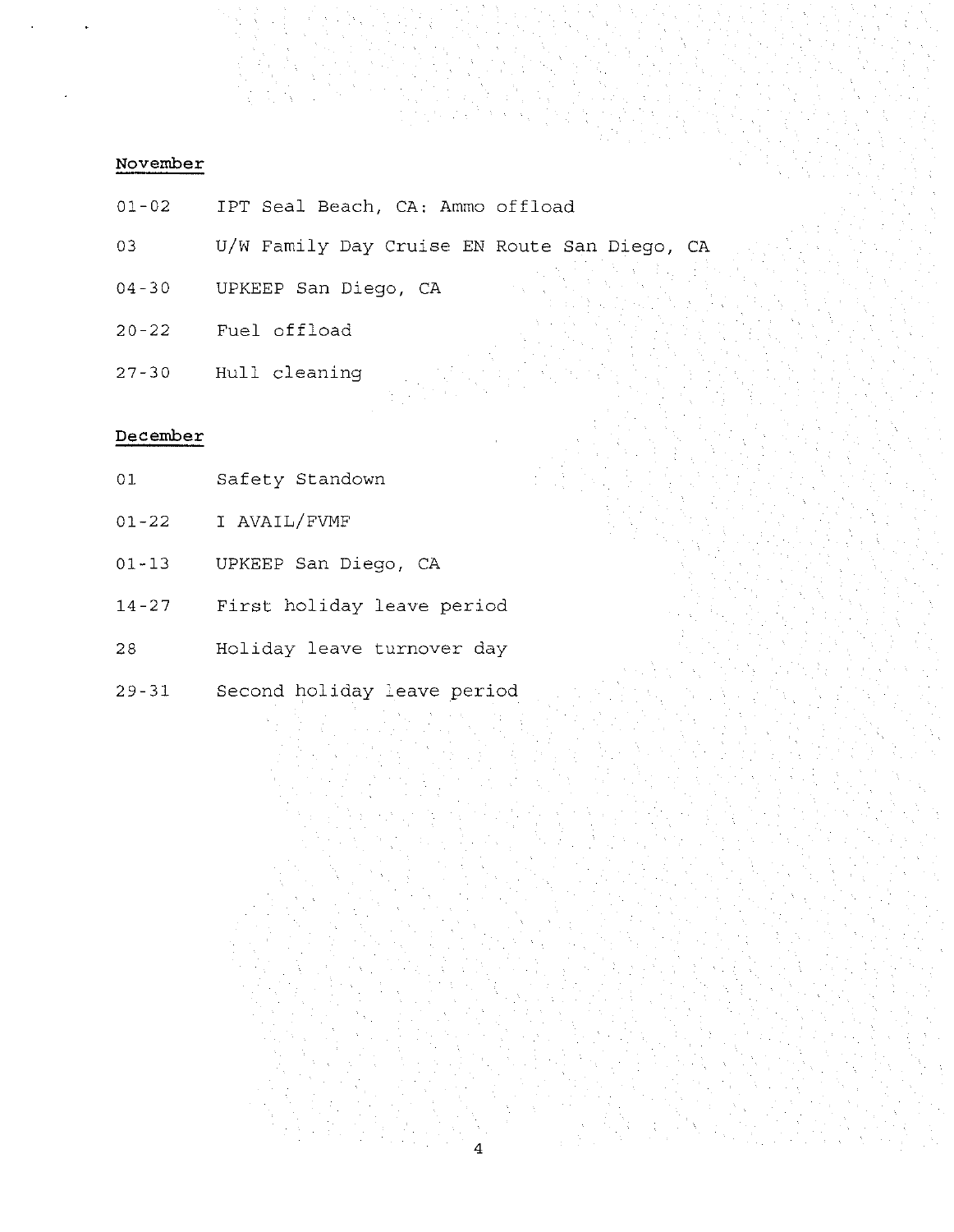#### **NARRATIVE:**

During 2000, USS VALLEY FORGE (CG-50) participated in a variety of missions in diverse operational environments. The majority of the year was spent working up for and then participating in a six-month deployment to the Eastern Pacific Ocean and Caribbean Sea. Following the return from deployment, the ships focus was on preparation for an extensive SRA, which included the Integrated Ship Control system installation.

January of 2000 began with the second of two leave periods dedicated to allowing sailors to spend time with family and friends over the holiday season. Following this, VALLEY FORGE conducted an upkeep period in San Diego through January 31. From January 24 to February 4 the crew prepared for deployment by conducting Combat Systems Readiness training. Continuing preparations for deployment, VALLEY FORGE conducted DLQ's February 7-9, ensuring the crew was prepared to conduct safe and sustained helicopter flight operations. As the deployment grew closer, the crew conducted its first P.O.M. leave period from February 17 to March 3, followed by another POM leave period from 4 to 20 March. A maintenance availability conducted concurrently with the P.O.M. periods was completed on 24 March.

VALLEY FORGE deployed on March 27 under the operational control of the Joint Interagency Task Force (JIATF) . The ship conducted a patrol of the Eastern Pacific enroute to a port visit in Acapulco, Mexico from 15 - 17 April. A second patrol period ended with a port visit to Puerto Vallarta, Mexico, from 2 - 5 May, and a third patrol concluded with a visit to Manta, Ecuador, from 25 - 29 May. The first weeks in June saw continued patrols in the Eastern Pacific, which included two brief stops for fuel in Panama on 10 and 18 June. Following the second refueling in Panama, VALLEY FORGE transited the Panama Canal on June 19. The friends and families of the crew were able to watch the ship's progress through the canal on the internet.

Following the canal transit, the ship conducted a two week long upkeep in Mayport, Florida from 24 June through 04 July. The remainder of July was spent patrolling in the Caribbean under the control of JIATF - East. This patrol was punctuated by a port visit in Aruba from 14 - 16 July and a BSF in Colon, Panama on 24 July. August saw continued Caribbean operations as well as port visits in Cartegena, Columbia, (4-6 August) and Curacao (26-28 August) .

Encl (3)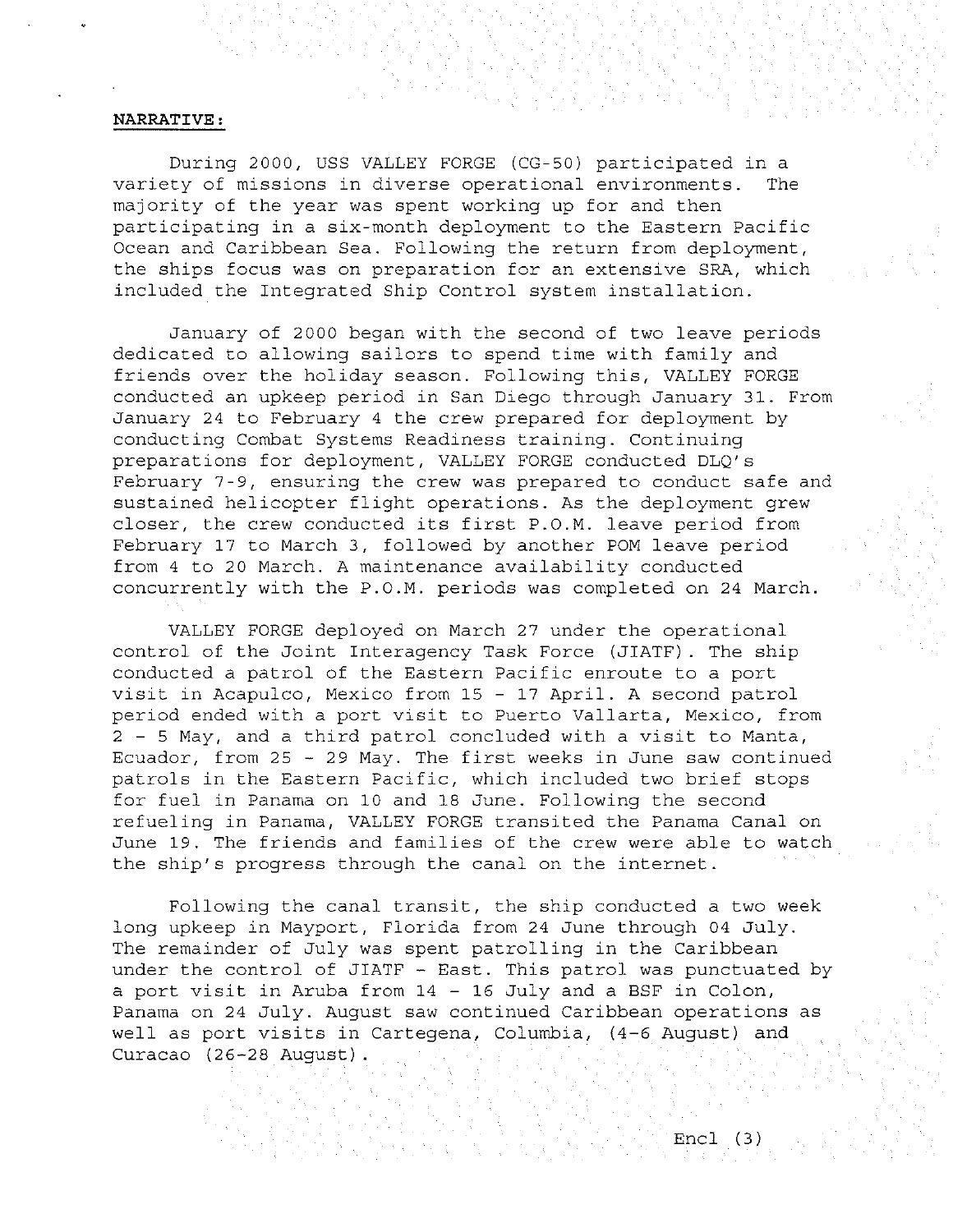September began with a southbound transit through the Panama Canal (2 September) and a port visit to Balboa North, Panama (3-5 September). Back in the Eastern Pacific, VALLEY FORGE conducted her last patrol of the deployment from 6 through 21 September. During this patrol VALLEY FORGE conducted the boarding and search of the motor vessel Gran Tauro, a Bahaman flagged merchant ship. The boarding resulted in the discovery and seizure of 3 tons of cocaine, as well as the seizure of the vessel and arrest of her crew.

Following the seizure of the Gran Tauro, VALLEY FORGE conducted a brief port visit in Cabo San Lucas, Mexico (22-23 September) while picking up friends and family for a tiger cruise to San Diego. Many happy family members crowded the pier on September 25 when VALLEY FORGE returned from a successful deployment.

After a month of post deployment leave in October, VALLEY FORGE transited to Seal Beach, CA for an ammunition off-load. Several dozen family members rode up to meet the ship in Seal Beach and were treated to a Family Day cruise back to San Diego on November 3. The rest of November was dedicated to off-loading fuel, conducting a hull cleaning, and preparing for the upcoming SRA/Integrated Ship Control system installation. In December, VALLEY FORGE commenced the SRA. The year ended with two welldeserved holiday leave periods.

2